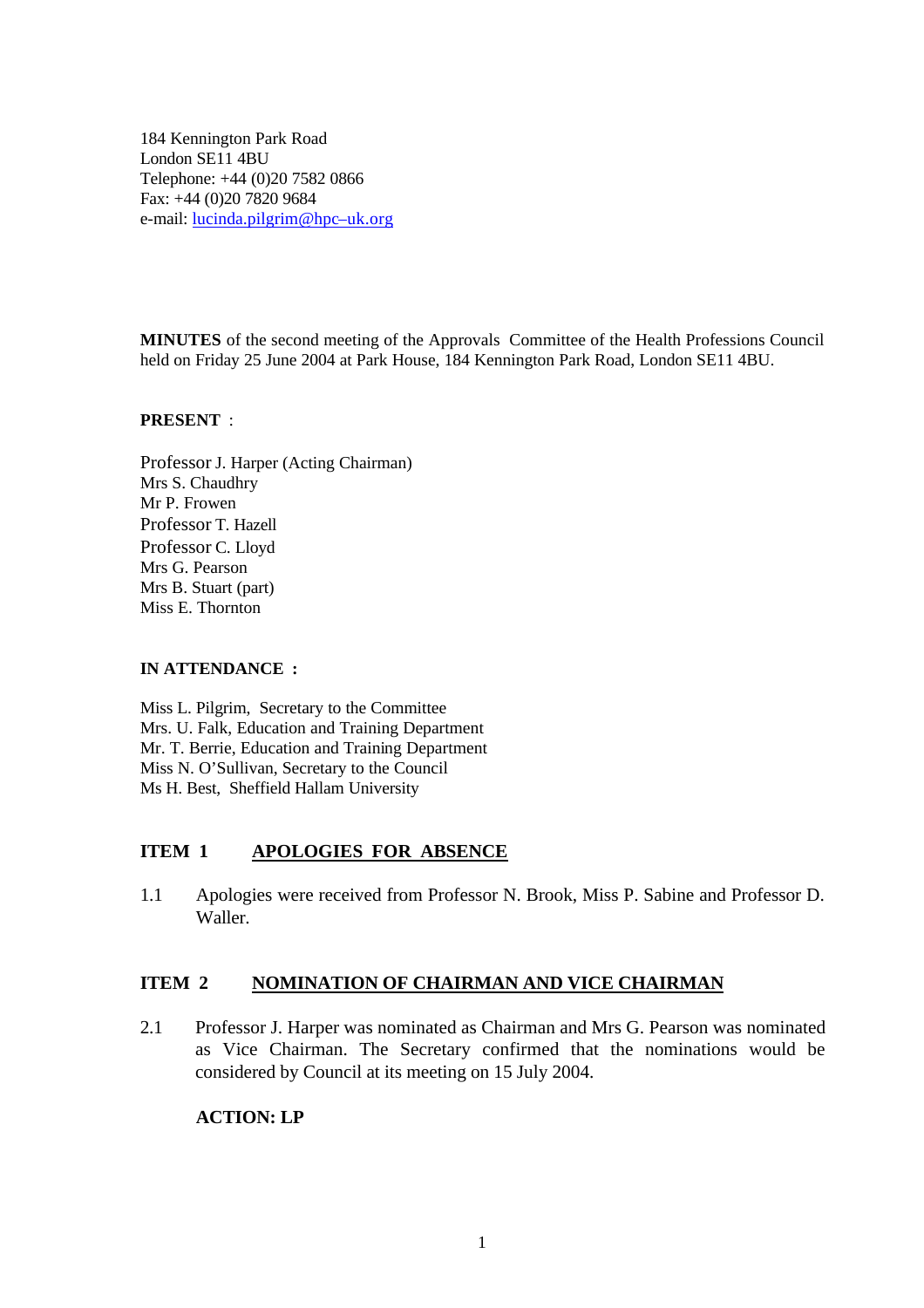### **ITEM 3 APPROVAL OF THE AGENDA**

3.1 Miss E. Thornton explained that the Committee would need to urgently consider the draft key decisions document. The Committee agreed that this document would be Item 6 of the Agenda; the other items on the Agenda would follow the revised Item 6 and be numbered accordingly.

#### **ITEM 4 MINUTES OF THE MEETING HELD ON 24 MAY 2004**

4.1 The minutes were agreed as an accurate record save for the following amendments:

#### Para 4.3.1

There would be two separate reports following an approval event; (a) an overall report of the event with an agreed set of outcomes; (b) from this report a visitors' report would be produced on a pro forma. The visitors' report would be published on the website.

Para 4.3.2 The 'visitors' report would' in place of 'it would'

Para 4.3.4

The visitors' report would be submitted to the Approvals Committee; at this stage it would note the report and any conditions to be met.

Para 4.3.5

The education provider would respond to conditions and recommendations within an agreed time scale. The visitors' report would confirm the education provider's response and that the education provider had met any outstanding conditions.

Para 4.3.7 … the Committee also noted that the visitors' report would be published …

Para 4.3.13

… if the evidence assured the panel that there were appropriate quality assurance procedures in place, this would negate the requirement for a visit.

Para 5.2.3 … audits of the report … There would have to be consistency in reviewing the reports.

Para 6.5 All "other" visitors …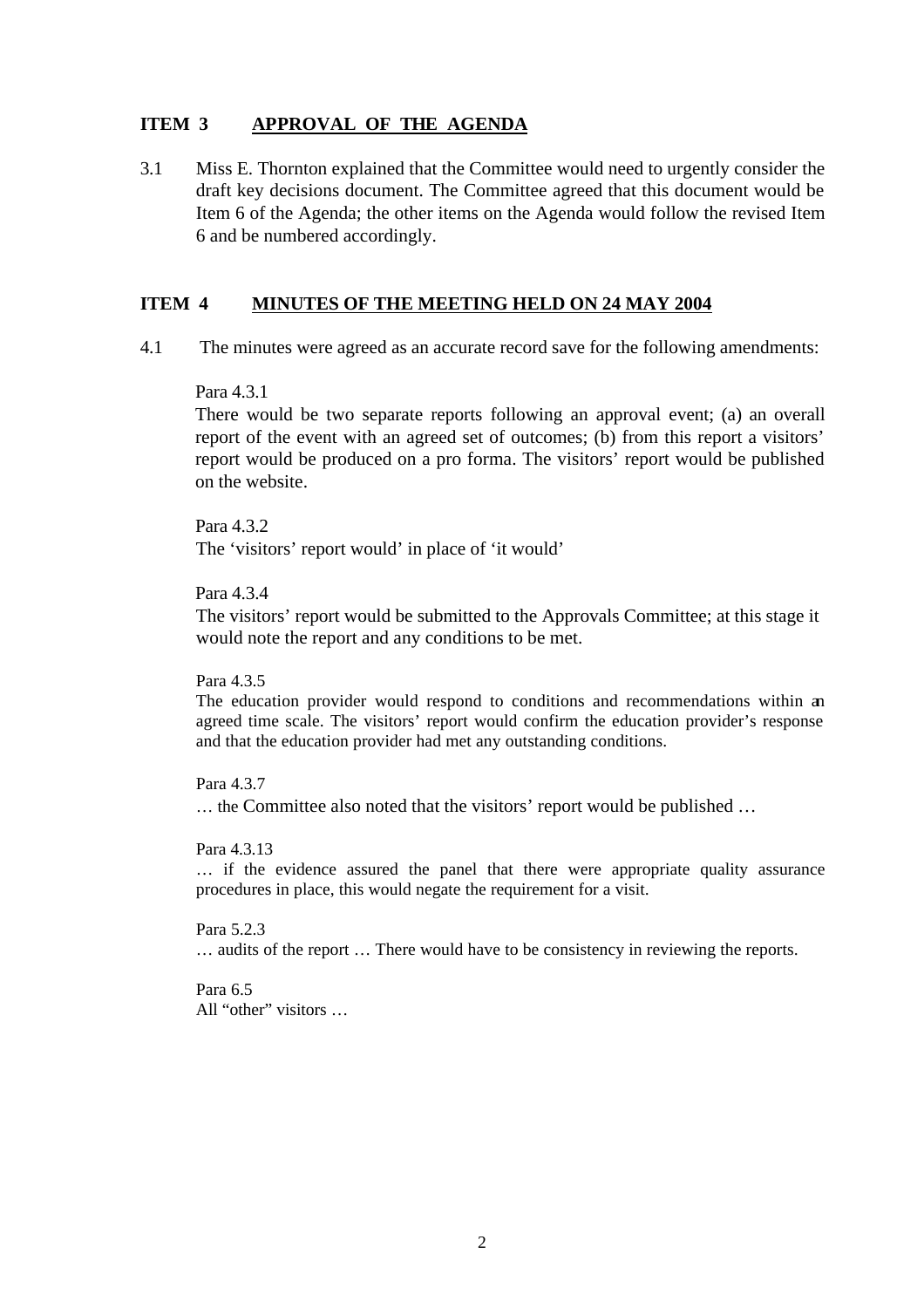## **ITEM 5 MATTERS ARISING**

5.1 Mrs Falk reported that there were 26 programmes which had been approved before the introduction of benchmarks. These programmes would have to be visited within the next 18 months. The Committee confirmed that programmes which had been approved after the introduction of the benchmarks would continue to be indefinitely approved, subject to satisfactory annual monitoring reports. Mrs Falk confirmed that the list would need further updating and would be presented to the next meeting

### **ACTION: UF**

5.2 The Committee recommended that visitors should be used to conduct annual monitoring and that this would have to form part of their training.

#### **ACTION: TB**

#### **ITEM 6 DRAFT DECISIONS DOCUMENT**

- 6.1 The Secretary confirmed that the next meeting of the Committee on 12 July 2004 would be a joint meeting with the Education and Training Committee (ETC) for the purpose of considering the draft decisions document.
- 6.2 The Committee was unclear about the basis on which the statements in the document had been made as they did not appear to be in accordance with the policies as set out in the consultation document.
- 6.3 The Committee considered the section of the document that related to the approvals and monitoring processes. The Committee was unclear about the format of the document and the basis on which the decision statements in the document had been made. The Committee requested that the document be redrafted so that the questions as posed in the consultation document were repeated in the draft decisions document; this would aid their comprehension of the latter document.
- 6.4 In addition, for the meeting of 12 July 2004, the Committee requested copies of the responses received to the consultation document, notes taken at the consultation events and copies of the consultation document.

### **ACTION: LP**

### **ITEM 7 APPROVALS**

7.1 Principles and Process for use in new approvals of programmes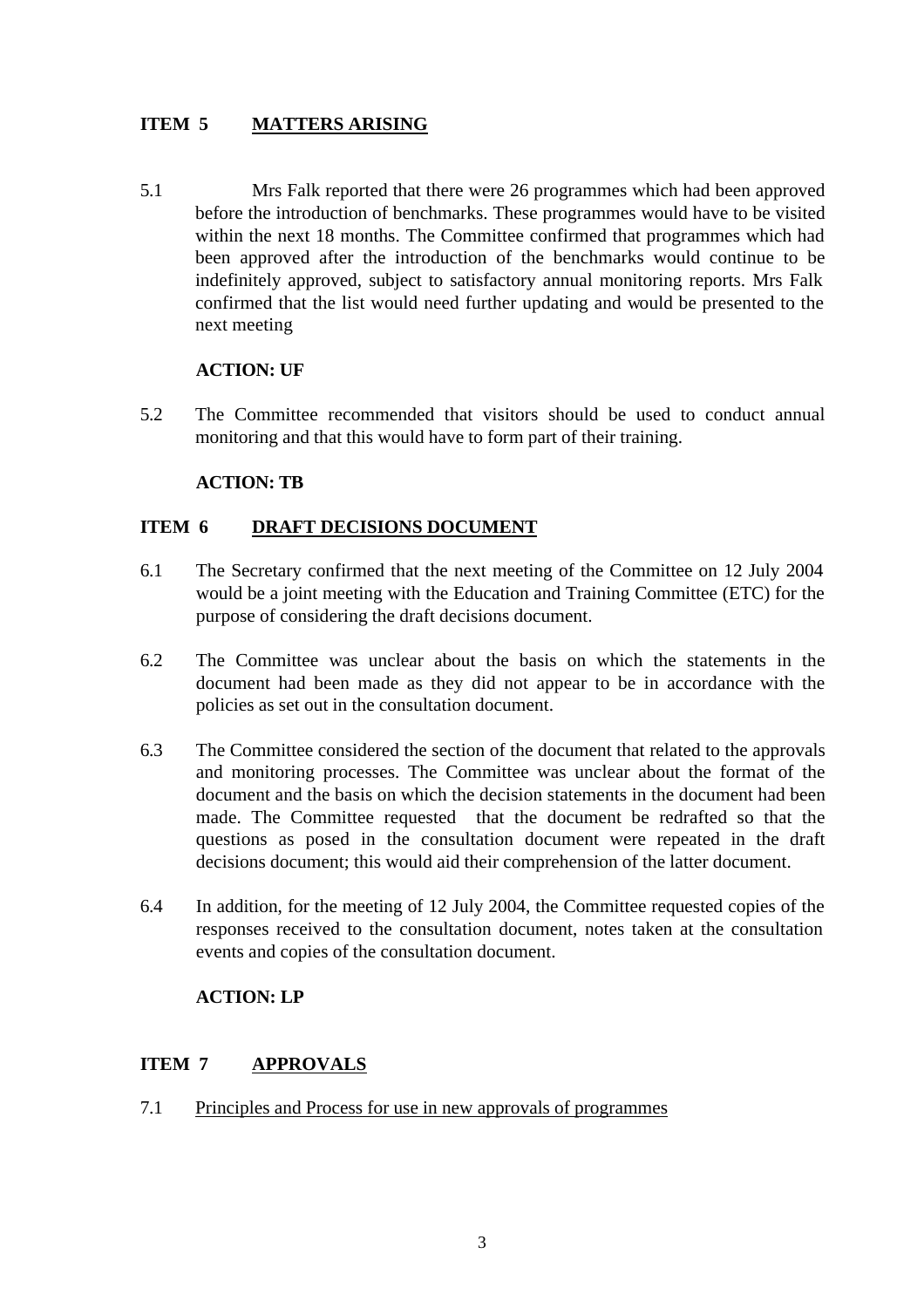7.1.1 The Committee noted that the documents were working documents. It was agreed that Mr Berrie would amend the documents in accordance with the Committee's discussions and they would be reconsidered at the next meeting.

### **ACTION: TB**

7.1.2 It was agreed that a pro forma for visitors would be designed by Ms Best who had been seconded to HPC. This would be done in collaboration with Mr Berrie and would be presented to the next meeting.

### **ACTION: HB/TB**

#### 7.2 Curriculum Guidance

- 7.2.1 Miss Thornton confirmed that there were three main areas where guidance needed to be developed. There were (a) curriculum guidance, (b) approvals and monitoring procedures and (c) visitors.
- 7.2.2 Miss Thornton reported that Professor Brook had recommended that the Committee could use the Approval Guidelines for the Partnership Approvals being finalised by the Department of Health (DH). A draft of these guidelines would be available to the Committee at its next meeting.

### **ACTION: LP**

7.2.3 The Committee agreed that the three main areas where guidance was needed and recommended that the guidance should be made available to education providers.

### **ACTION: TB/CS**

7.2.4 The Committee noted that the professional bodies might own the copyright of curriculum guidance. It was agreed that the Chief Executive should urgently find out from the professional bodies whether they would allow the HPC to use the curriculum guidance. The HPC would give full acknowledgement.

#### **ACTION: MJS**

- 7.3 New Approvals
- 7.3.1 The Committee noted that there were two new programmes which wished to commence in Spring 2005 and would require HPC approval. The Committee recommended that the Executive should confirm who they needed to liase with at the institutions, contact them and agree a timetable and a programme for an approval event in early October 2004.

#### **ACTION: CS**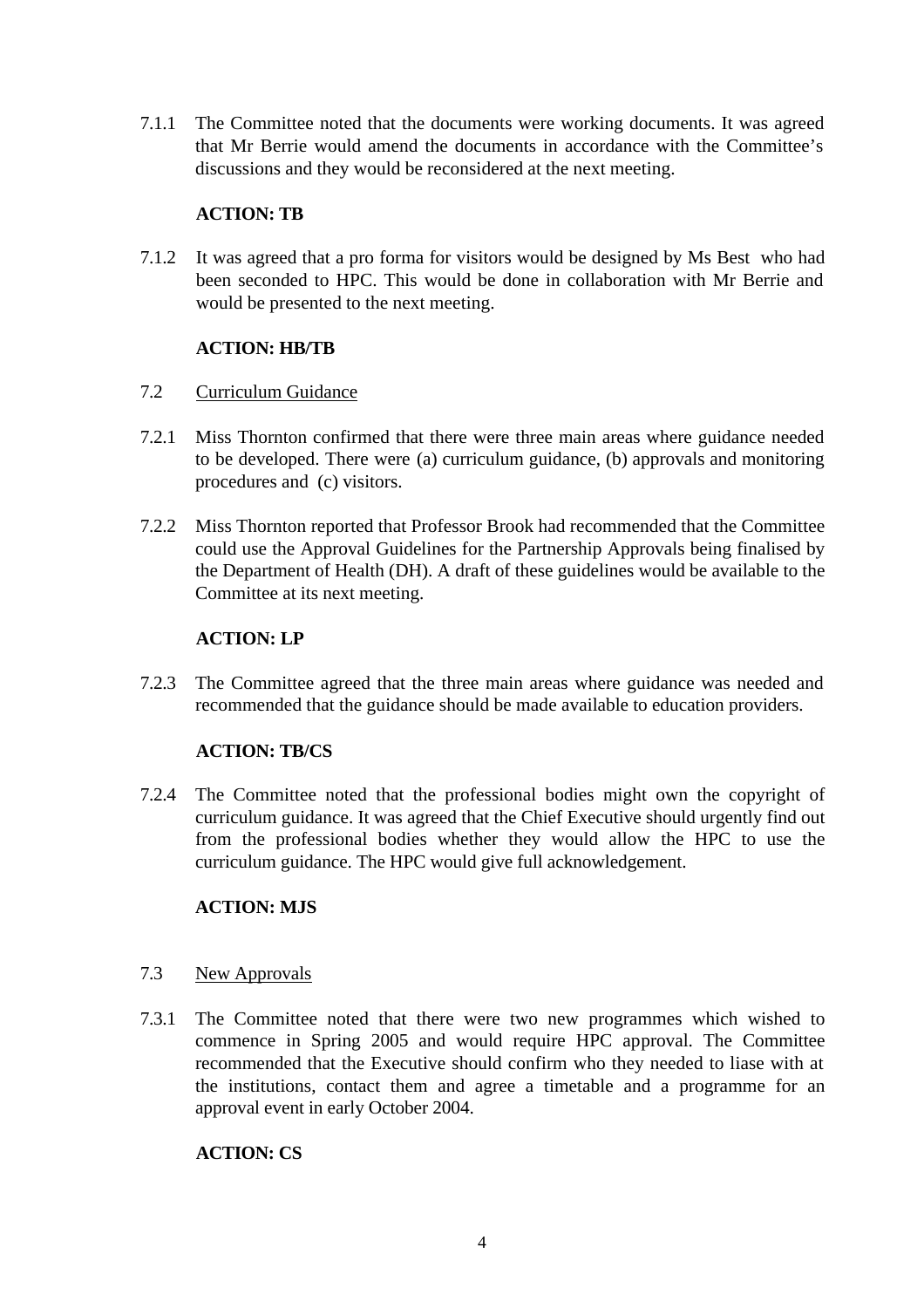7.3.2 The Chief Executive would need to advise which member of the Executive would be coordinating approvals events and which member of the Executive would attend the approvals event on behalf of the HPC. The Committee felt that these members of the Executive would require training

### **ACTION: MJS**

- 7.3.3 At this stage the Committee confirmed its consent to the continuation of the meeting beyond the three hour limit laid down in the Standing Orders.
- 7.3.4 The Committee considered whether an education provider had a right to object to members of the visitors' panel due to attend an approvals event. The Committee felt that the education provider could object to members of the visitors' panel. If this was not the case the Committee's integrity would be compromised.
- 7.3.5 The composition of the visitors' panel would have to be determined. The Committee felt that in constituting the visitors' panel full use should be made of the expertise of lay people.
- 7.3.6 The Committee recommended that the documents required for the approvals event should be those listed in the consultation document. The Committee emphasised that liaison was between the education provider and the HPC.
- 7.3.7 Miss Thornton and Professor Lloyd offered their help in choosing the physiotherapist and occupational therapist representatives who would be on the visitors' panel. The Committee requested sight of the relevant documentation to be used at the approvals event before it was sent to the institutions. It also requested that the membership of the visitors' panel be brought to the next meeting. The process being devised should be used as a blue print for future approvals events.

#### **ACTION: CS**

7.3.8 Mr Frowen raised the issue of approval of the Chiropody programme being run at the University of Plymouth. The programme was not currently approved by the HPC. It was agreed that Mr Frowen would forward relevant information to the Secretary and the issue would be considered by the Committee at its next meeting.

### **ACTION: LP**

7.3.9 The Committee noted that it would be dealing with any matters handed over by the JVCs, JQACs and PRETWGs. The Committee requested that a synopsis of all hand over matters should be prepared. This issued would be considered by the Committee at a future meeting.

#### **ACTION: TB**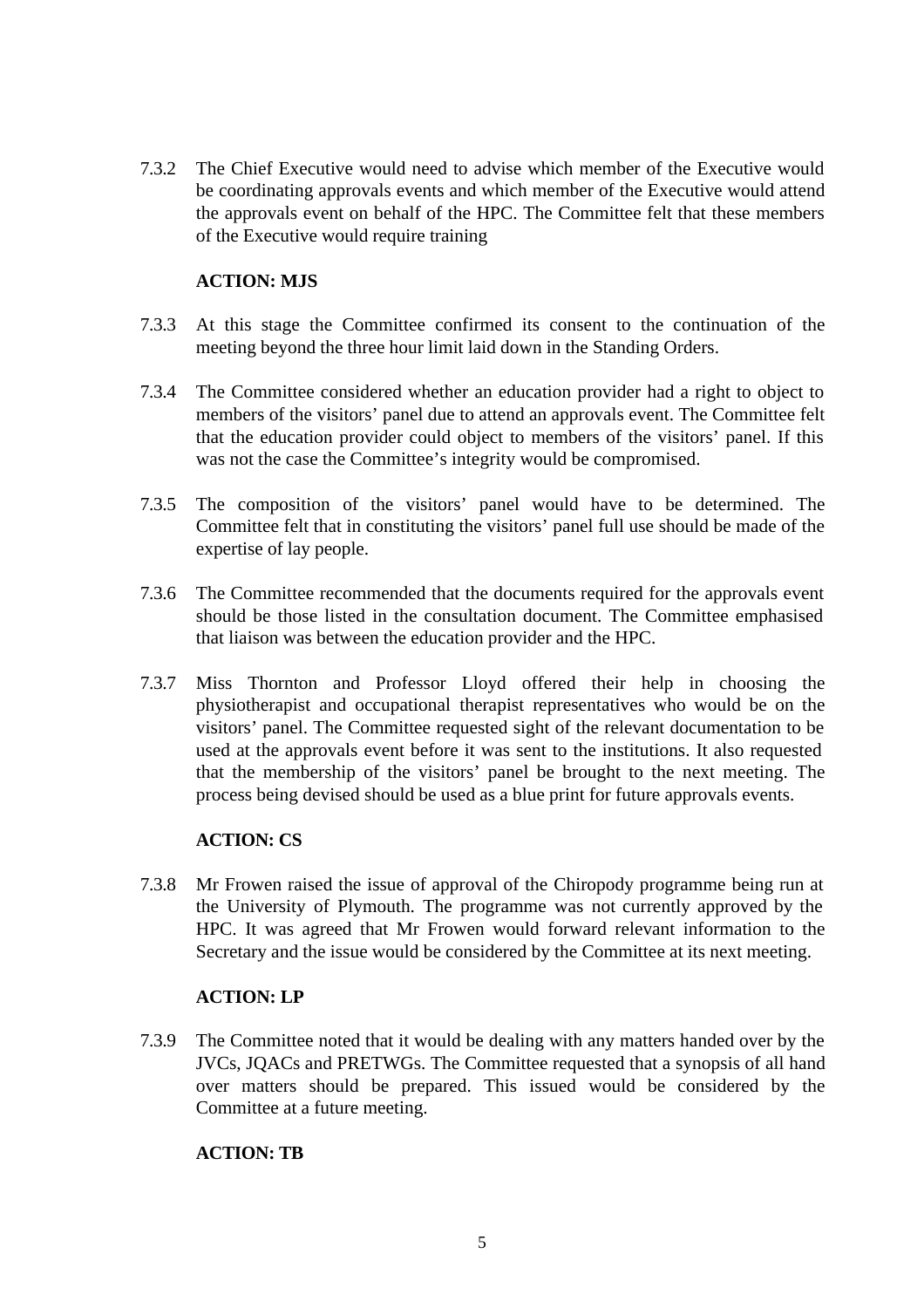## **ITEM 8 ANNUAL MONITORING**

#### 8.1 Pro forma Annual Monitoring Report

8.1.1 The paper put to the Committee defined the areas that an education provider would be expected to report on. The areas mirrored HPC's SETs. The Committee confirmed its agreement to the areas for exceptional reporting as detailed. It suggested that there should be an additional heading under which educational providers could make any relevant comments. It was agreed that Miss Thornton and Professor Lloyd would prepare a further paper for consideration by the Committee at its next meeting.

### **ACTION: ET/CL**

#### 8.2 Audit of Annual Monitoring Reports

8.2.1 The Committee recommended that visitors should audit the annual monitoring reports; they would complete a pro forma. This would be one of the pro formas to be designed by Ms Best.

#### 8.3 Periodic Review

8.3.1 The Committee noted that HEIs generally undertook periodic reviews of their programmes in accordance with the QAA Code of Practice. These generally took place every five years. It was recommended that the HPC should participate in these events. This should be seen as a further development to the HPC's monitoring processes and would not be the same as an Approval Event. These would take place, as indicated in the Consultation Document, when a programme was subject to a major change. The number of visitors participating in a review and the remit and the reporting mechanism would require to be considered at a further meeting.

# **ITEM 9 ANY OTHER BUSINESS**

#### 9.1 The University of Strathclyde

9.1.1 The Committee noted that the final year of the BSc (Hons) in Prosthetics and Othotics had two six month clinical placements. There had been an industrial dispute and arrangements for the first clinical placement examination had had to be revised . The Committee agreed that the first clinical placement examination should proceed, with the students being examined at four stations instead of at the original six stations.

### **ITEM 10 DATE AND TIME OF NEXT MEETING**